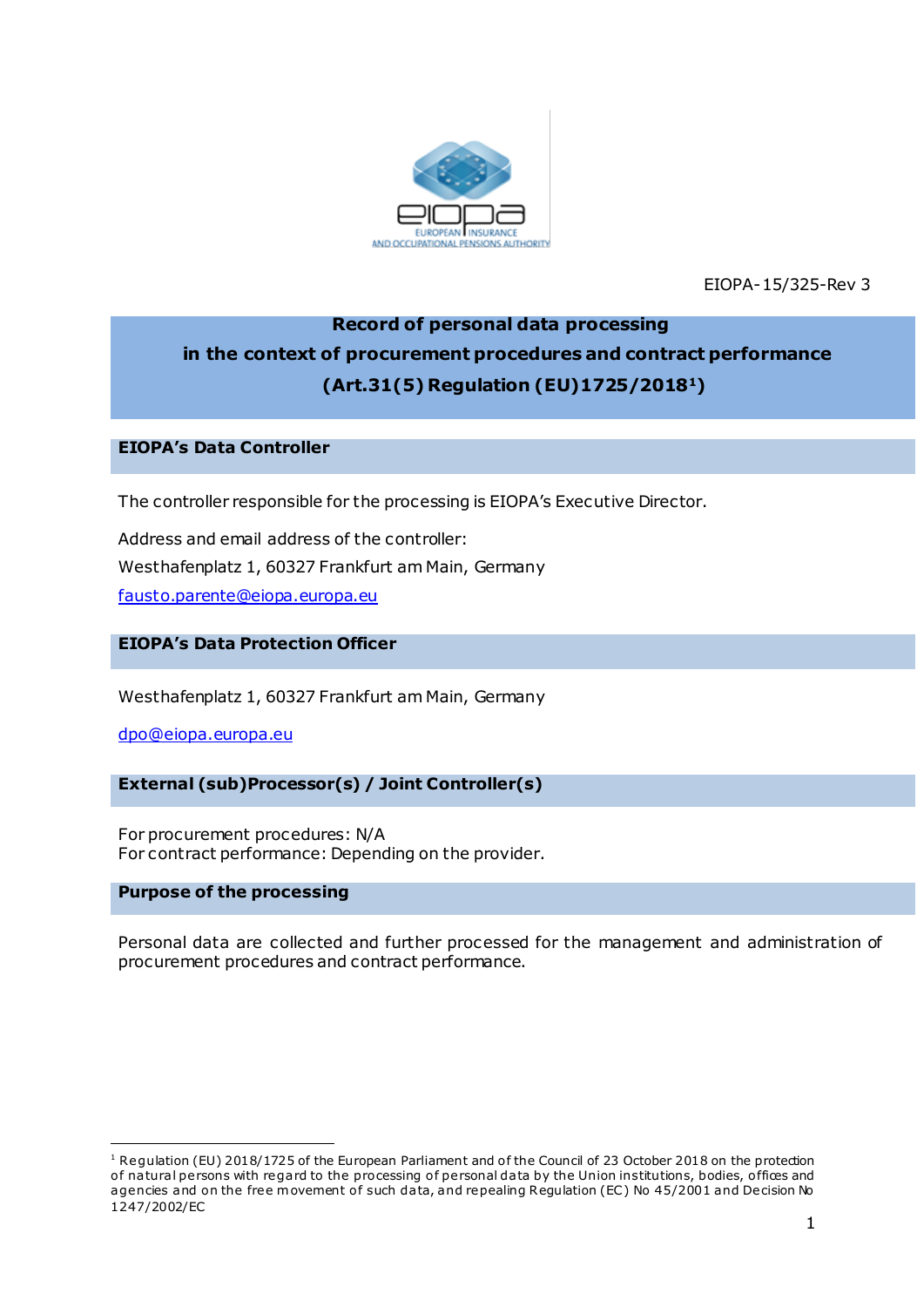### **Categories of data subjects & Personal data collected**

- A. The personal data collected concern the tenderer (in case s/he is a natural person) and its staff or subcontractors (natural persons). More precisely, the following personal data may be processed:
	- Name (first name, family name, previous family name);
	- Title, function, personnel number;
	- Contact details (e-mail address, business telephone number, mobile telephone number, fax number, postal address, company and department, country of residence, internet address);
	- Bank account reference (IBAN and BIC codes), VAT number, passport number, ID number;
	- Place and date of birth;
	- Other personal data contained in CVs (education/training and employment details).

In addition to the above, in order to verify whether a tenderer is in one of the situations mentioned in Article 106 of the Financial Regulation, EIOPA will check whether it has been registered in the Early Detection and Exclusion System (EDES) managed by the European Commission. For more information, see the relevant Privacy Statement:

[\(http://ec.europa.eu/budget/explained/management/protecting/protect\\_en.cfm\)](http://ec.europa.eu/budget/explained/management/protecting/protect_en.cfm).

B. The personal data collected also concern EIOPA's staff members responsible for the handling of the procurement procedures, the conclusion and the performance of the contract. Processed are essentially first name, family name and EIOPA's email addresses, and the signature of EIOPA's legal representative.

#### **Recipients of personal data**

The personal data collected may be disclosed to the following recipients:

- a. EIOPA staff (such as the Procurement Unit and the Legal Team, the members of the Opening & Evaluation Committee, the Executive Director);
- b. External experts and contractors working on behalf of EIOPA for the purposes of tender evaluation, as well as the successful tenderer and/or subcontractors;
- c. Members of the public: some of the personal data of the successful tenderer will be made public, in accordance with EIOPA's obligation to publish information on the outcome of procurement procedures and on the beneficiaries of funds deriving from the budget of the EU (Article 123 and Article 124 of Regulation (EU) No 1268/2012). In particular the name and address, the amount awarded and the name of the project or programme for which a contract is awarded will be published in supplement S of the Official Journal of the European Union and/or on the website of EIOPA;
- d. OLAF;
- e. Court of Justice of the EU or the European Court of Auditors.

# **Transfer of personal data to a third country or international organisation. If so, to which ones and with which safeguards?**

Depending on the procedure, personal data of staff members (first name, family name, EIOPA email address) might be sent to a third country or an international organisation on the basis of Chapter V of the Regulation (EU)1725/2018.